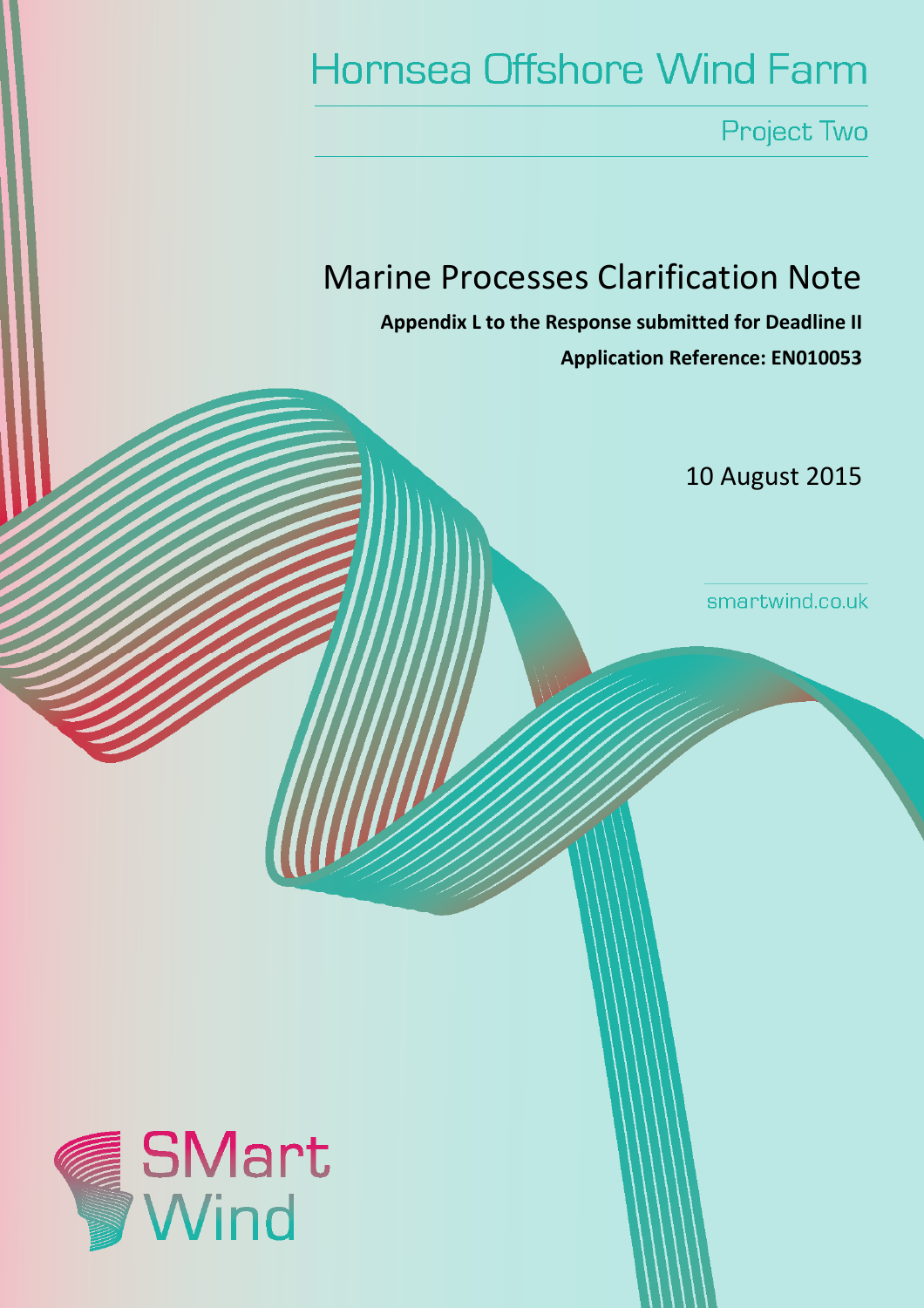#### **Clarification Note on matters relating to Marine Processes as raised by the Environment Agency**

#### **1 Overview**

- 1. The Applicant and the Environment Agency (EA) have entered into a Statement of Common Ground (SoCG), as submitted at Appendix NN of the Applicant's response to Deadline I. Within this SoCG a number of matters relating to Marine Processes (as raised within the EA's Relevant Representation) remained "Under discussion".
- 2. The EA has since provided further detail as to the nature of their outstanding concerns on these matters and this was reflected within their Written Representation as submitted by the EA at Deadline I.
- 3. This Clarification Note (which has been produced in support of the Applicant's comments on the EA Written Representation) responds directly these outstanding matters. Section 2 of the note summarises the matters raised and Section 3 provides the Applicant's response.
- **2. Summary of matters raised by the EA** (paragraph numbering as per EA's Written Representation)

3.2 **Consideration of tidal model sensitivity to climate change** - The Applicant refers to Lowe et al (2009) as the basis for their central estimate of sea level rise. The scientific communities understanding of climate change and sea level rise is constantly improving as further research is undertaken and evidence collected. This includes the work of Grinsted et al. 2010, Jevrejeva et al. 2010, 2012, and Church et al. 2013. Lowe et al (2009) focuses on providing a best-guess or a high- end estimate of future relative sea level rise, which does not have any probability attached. As such, it does not deal with the point raised in our representations about how the Applicant has addressed the potential impact of their development against potential changing climate change. They refer in Appendix D to the simple assumption that the sea level rise factor applied will apply equally across all tidal levels and to extreme sea levels. This takes no account of potential changes in storminess with climate change.

3.3 From the evidence presented it does not appear that the Applicant has undertaken sensitivity analysis against the H++ scenario presented within the Environment Agency (2011) guidance to which they refer. In 2009 a new set of guidance, UKCP09 was published. This guidance included 3 different emissions scenarios (low, medium and high) – each scenario had lower and upper confidence intervals. The Environment Agency revised the PAG3 supplementary note on climate change with the Adapting to Climate Change: Advice for Flood and Coastal Erosion Risk Management Authorities (2011). That advice provides numbers to use for climate change in flood and coastal erosion risk management decision making and a methodology. The numbers used in the advice provide a representation of the uncertainty in the scientific knowledge of climate change, providing a change factor (the current best estimate of change) and an upper and lower end estimate to represent the majority of the range of confidence. For sea level rise, the 95 percentile of the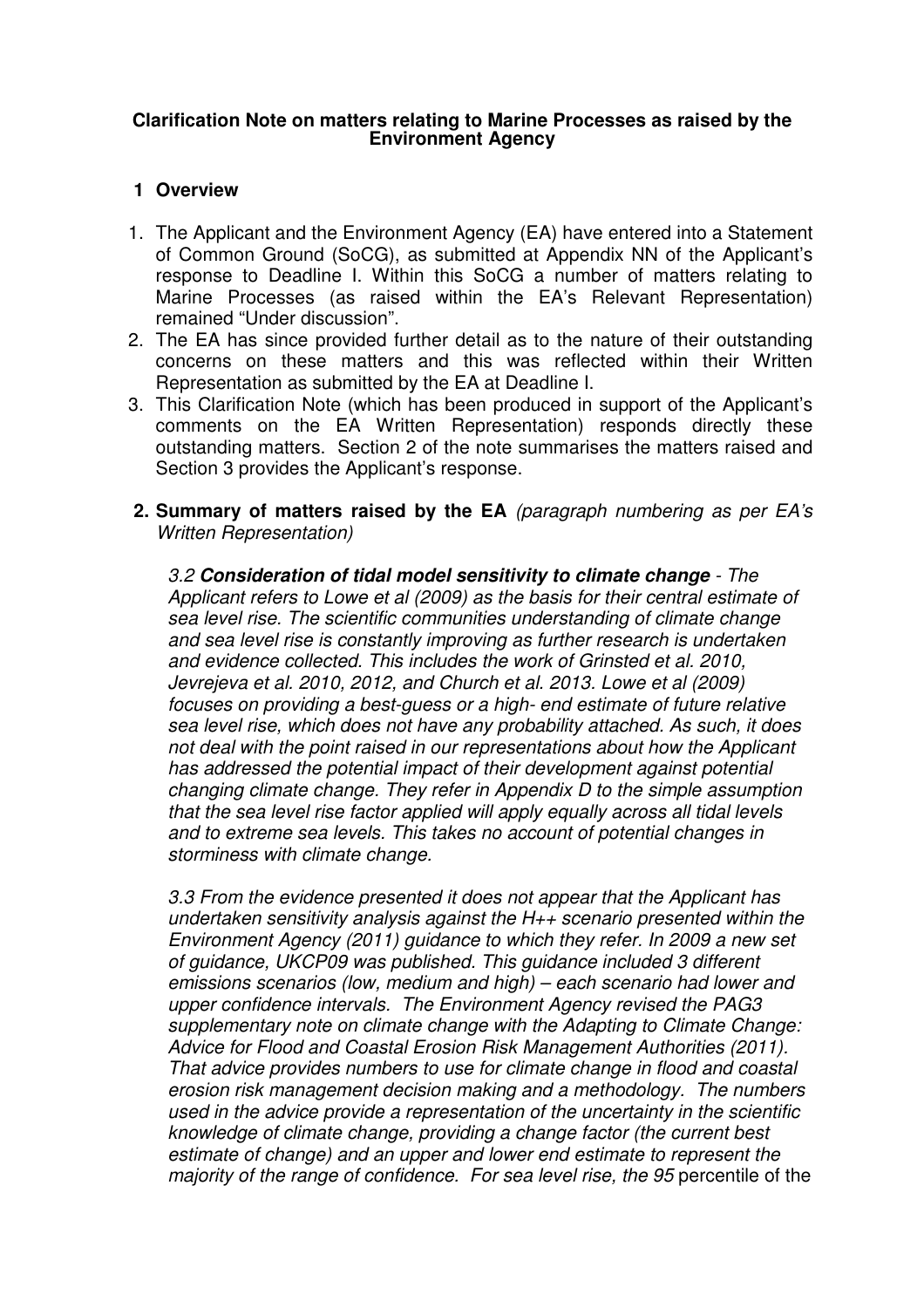medium emissions scenario is used as the change factor as Greenland and Antarctic melting are not well represented in the UKCP09 sea level rise projections and the 50% was agreed as under-representing the risk.

3.4 Guidance for planners continues to reference Planning Policy Statement 25/PAG3 allowances, this is because a managed adaptive approach is not appropriate for development decisions and the old allowances are still thought a precautionary level to plan for. It should be noted though that sea level rise projections in UKCP09 although show close correspondence with the sea level rise allowances in PPS25/PAG3, UKCP09 does present a plausible high end scenario up to 1.9m for the UK. The older PAG3 guidance provided numbers for sea level rise, but not for changes to storm surge. The new advice does provide guidance for storm surges. The Applicant's assessment appears to have used the newer guidance but not to have taken account of the guidance on changes to storm surges and waves.

3.5 If the Applicant carried out some sensitivity analysis with the  $H_{++}$ scenario, this would result in the need to calculate sea level rise at 6mm per annum until 2025 and then rising at 12.5mm per annum from 2026 until 2050. In the Environment Agency (2011) guidance it also states that it is not possible to estimate how likely changes to storm surges are to occur but that the H++ storm surge scenario is considered to be more likely than the upper end of the  $H_{++}$  sea level rise range. As such we would have expected some assessment of this within the Environmental Statement (ES), especially if this has the potential to impact on the buried cable, or if this has the potential to interact with and potentially influence wave patterns as a consequence and hence flood risk (Volume 2 Chapter 1 - ES ref 7.2.01). It is our opinion that the assessment should include the 20cm during the 2020s, with 35 cm included in the assessment until the end of the life of the development.

3.6 **Cable landfall burial depth and related assessment** - We welcome the clarification provided in Appendix D of our SoCG with regards to the cable landfall burial depth. However, the Applicant has yet to demonstrate what a potential revised beach profile, accounting for sea level rise and changes in elevation and shape of the foreshore in response to climate change, may look like and hence what the minimum level of cover over the cable in the longerterm will be. In paragraphs 3.5.124-3.5.125 of Volume 1, Chapter 3 (Project Description) of the ES, the Applicant refers to their preference to leave the cables in situ following decommissioning:

Onshore decommissioning Cable landfall

3.5.124 To minimise the environmental disturbance during wind farm decommissioning the preferred option is to leave cables buried in place in the ground with the cable ends cut, sealed and securely buried as a precautionary measure.

3.5.125 Alternatively, partial removal of the cable may be achieved by pulling the cables back out of the ducts. This may be preferred to recover and recycle the copper and/or aluminium and steel within them.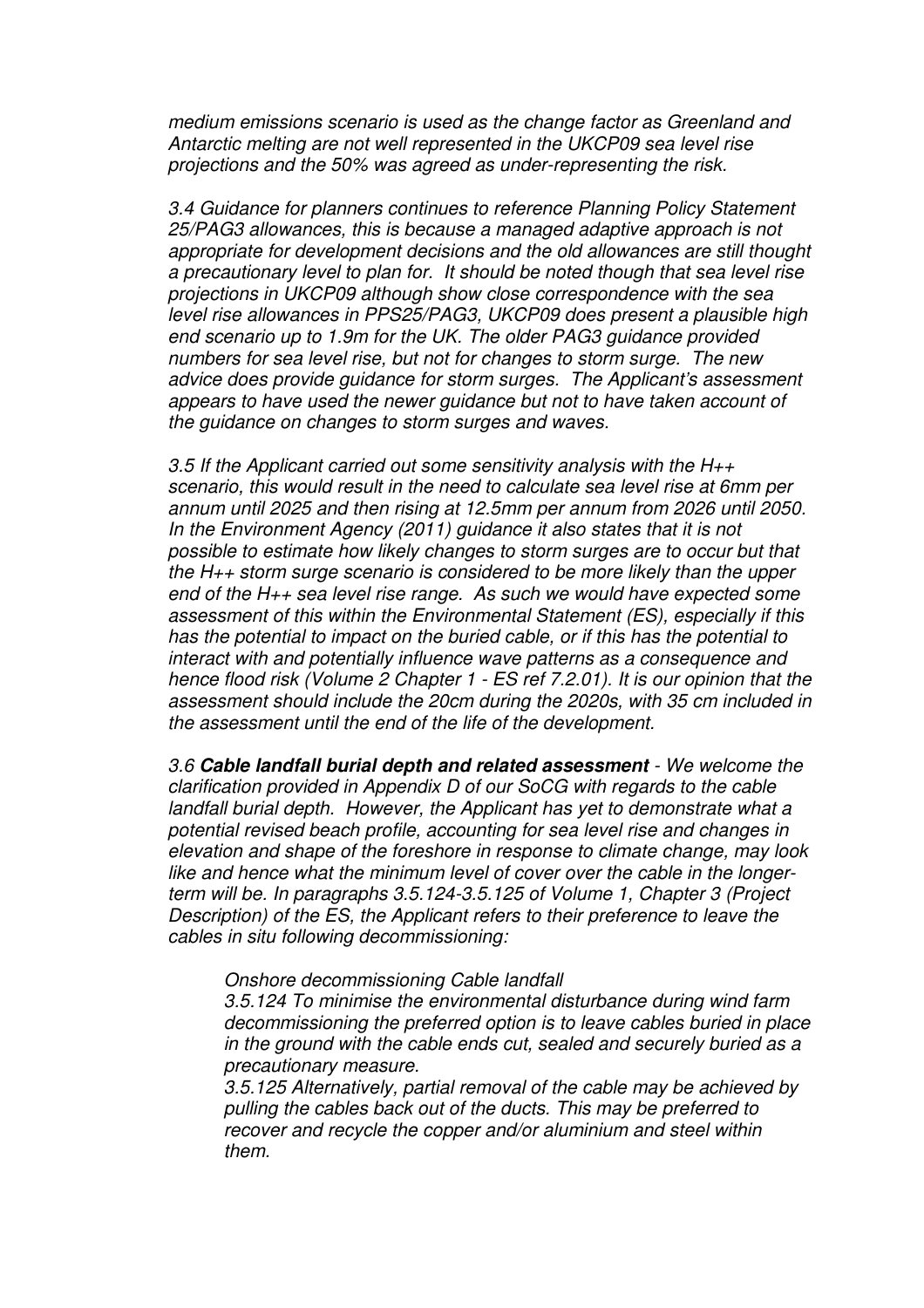3.7 We request that the Applicant provides clarification as to what has been assessed, and present us with evidence to give confidence that the cables will remain buried to 2108 (which represents the lifetime of the Humber Flood Risk Management Strategy, which is 100 years from its publication in 2008). If it is the Applicant's intention to remove these cables and associated ducting following decommissioning of the wind farms, we would welcome clarification of this matter.

### **3. Applicant's response to EA's matters raised**

#### Consideration of tidal model sensitivity to climate change

- 4. The Applicant acknowledges that a range of research and climate change scenarios are available and also that the subject of climate change is an evolving science.
- 5. Our previous response, to the Environment Agency's Relevant Representation (see Appendix D of Appendix NN of the First Response), referred to estimates of sea level rise as presented in Lowe et al. (2009) and the Environment Agency (2011) "Upper end estimate" scenario. If the Environment Agency's extreme H++ sea level rise scenario is applied (6 mm/year to 2025 and then 12.5 mm/year after that), and the upper end estimate for storm surge is also applied (20 cm to the 2020s and an additional 15 cm to the 2050s), the mean sea level rise including storm surges over the coming 25 years would be approximately 64 cm (assuming that the Project is operational from 2022), representing a maximum increase in water depth of approximately 2.5% at low tide. This would have a negligible effect on current speeds or wave heights, and on differences in current speeds or wave heights due to presence of the wind farm. It should be noted that this scenario is considered to be highly precautionary. Given these anticipated negligible effects, it is considered that over the lifetime of the project, climate change will be unlikely to have a material effect on the outputs of the tidal model.

#### Cable landfall burial depth and related assessment

- 6. Within paragraph 3.6, the Environment Agency's written representation suggests an approach whereby the Applicant should demonstrate how the (baseline) beach profile may change in response to climate change, with a view to understanding the implications for cable burial depths. In response to this the Applicant would highlight that the approach taken and presented in the ES (Volume 2, Chapter 1: Marine Processes (Doc ref No 7.2.1) does take account of the potential for changes on the intertidal to occur, and how any such changes may impact upon the burial of the cable/risk of cable exposure. This information is used specifically to inform a burial depth to avoid risk of cable exposure.
- 7. The approach that the Applicant has taken to this issue focusses on understanding the historic 'envelope' of changes across the intertidal and using this to inform the burial depth. This analysis is presented in full within the Landfall Assessment (see Section 3.6 of Volume 5, Annex 5.1.7: Landfall Assessment (Doc ref No 7.5.1.7)). The analysis allowed a quantified understanding to be developed of the historic variation in beach levels at the landfall site, to inform the consideration of a suitable burial depth.
- 8. Bi-annual topographic data from 1991 to 2012 was analysed at a number of relevant profile locations, together with available bathymetric data. The data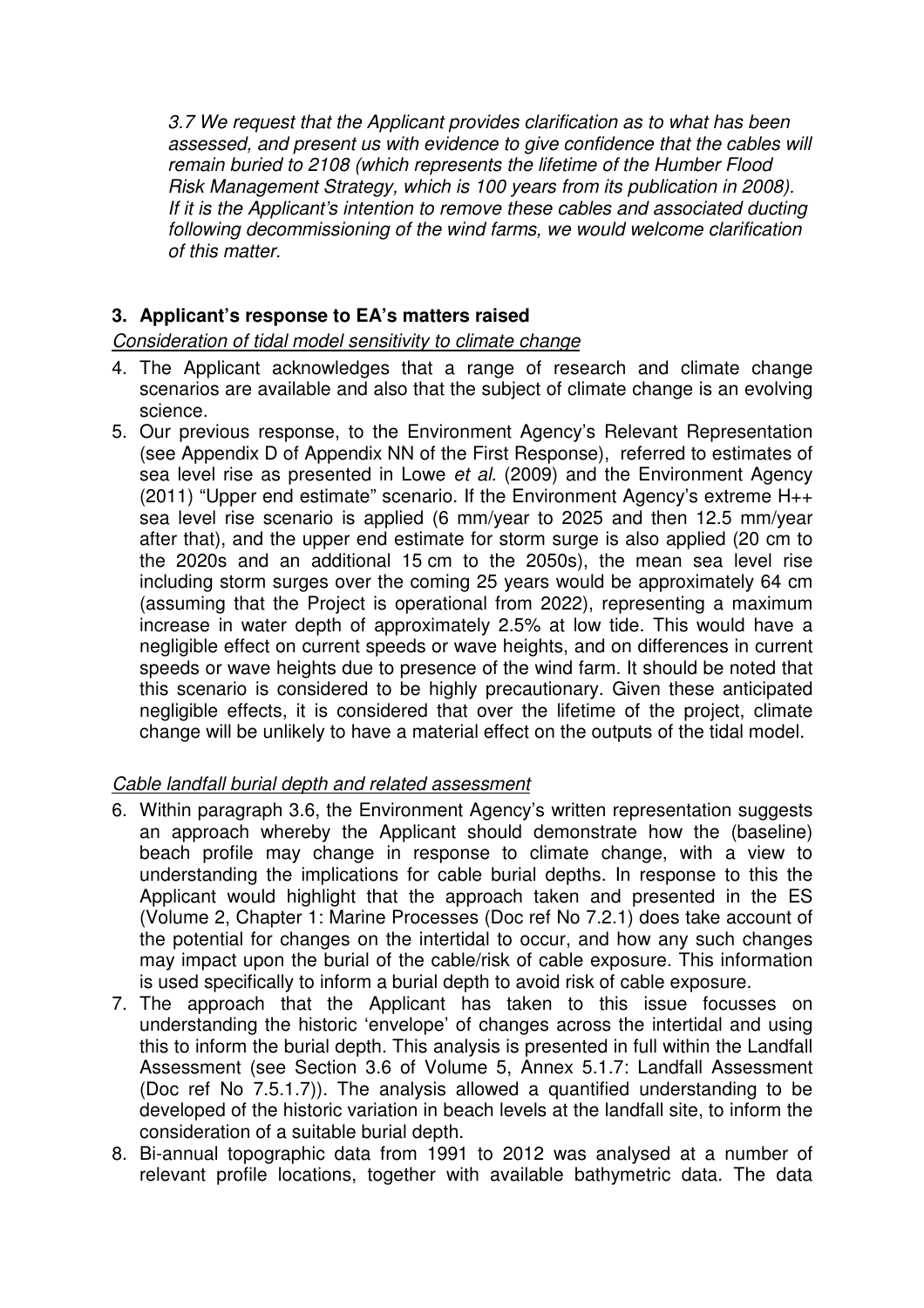demonstrated different degrees of variability in beach levels along the length of the profiles. More specifically, bed level variations of around 0.5 m were recorded above Mean Sea Level (MSL), whilst between MSL and lowest astronomical tide (LAT) variations of up to 3 m were recorded and below LAT variations of up to 1 m were recorded over the 21 year period. The Marine Processes ES Chapter is based on a target burial depth of 2 m below the minimum recorded beach levels (as captured by the above analysis and presented in Volume 2, Chapter 1 and Volume 5, Annex 5.1.7 of the ES). Burial of the cable across the intertidal below the minimum recorded beach levels, allows for any future changes outside of the envelope of historic recorded change. Future changes in beach levels outside of the levels recorded historically could result from changes into the future due to climate change.

- 9. This approach has been used rather than attempting to predict the influence of climate change on the baseline environment at the shoreline. The Applicant would highlight that demonstrating the potential future influence of climate change at the shoreline has a high degree of uncertainty associated with it. This is especially the case where a quantified understanding is required.
- 10. At the location of the landfall, a 21 year time series of historic beach profile change is available from Environment Agency monitoring data providing further confidence in the understanding of past changes. Bearing in mind this availability of an evidence base in the form of recorded beach profile data and the uncertainties regarding predictions of climate change and their potential influence on beach morphology, the Applicant considers that the approach taken to understanding the required burial depth at the landfall to manage the risk of future exposure is appropriate. Furthermore, the Applicant notes that this matter has been agreed between the Applicant and Natural England (see Appendix 2 (Item 2.3) of Appendix XX of the First Response) and that Natural England note in their written representation that they are satisfied that climate change has been considered adequately within the assessment.
- 11. The Applicant would also highlight that burial depths are controlled, pursuant to Schedules I and K, Condition 10(2)(f) of the draft DCO, in terms of the precommencement approvals process via the Cable Specification and Installation Plan. This plan is required to include a detailed Cable Laying Plan and Cable Burial Depth Assessment.
- 12. Within paragraph 3.7 of the Environment Agency's written representation, the Environment Agency request evidence that the cable will remain buried for the lifetime of the Humber Flood Risk Management Strategy (100 years from its publication in 2088). The Applicant would highlight that, as noted above, a thorough assessment has been undertaken and presented using the best available data at the landfall. This assessment has been used to inform the burial depth.
- 13. In addition, paragraph 3.6 and 3.7 of the Environment Agency's written representation request clarification from the Applicant regarding the intentions for the cable at the landfall during decommissioning. The Applicant notes that Volume 1, Chapter 3: Project Description of the ES (Doc ref No 7.1.3) sets out details of the decommissioning of the Project. As noted in paragraph 3.5.120 of Volume 1, Chapter 3 of the ES, it is expected that most inter-array and export cables will be left in situ, however for the purposes of the EIA it has been assumed that all cables will be removed during decommissioning, to capture the worst case scenario.